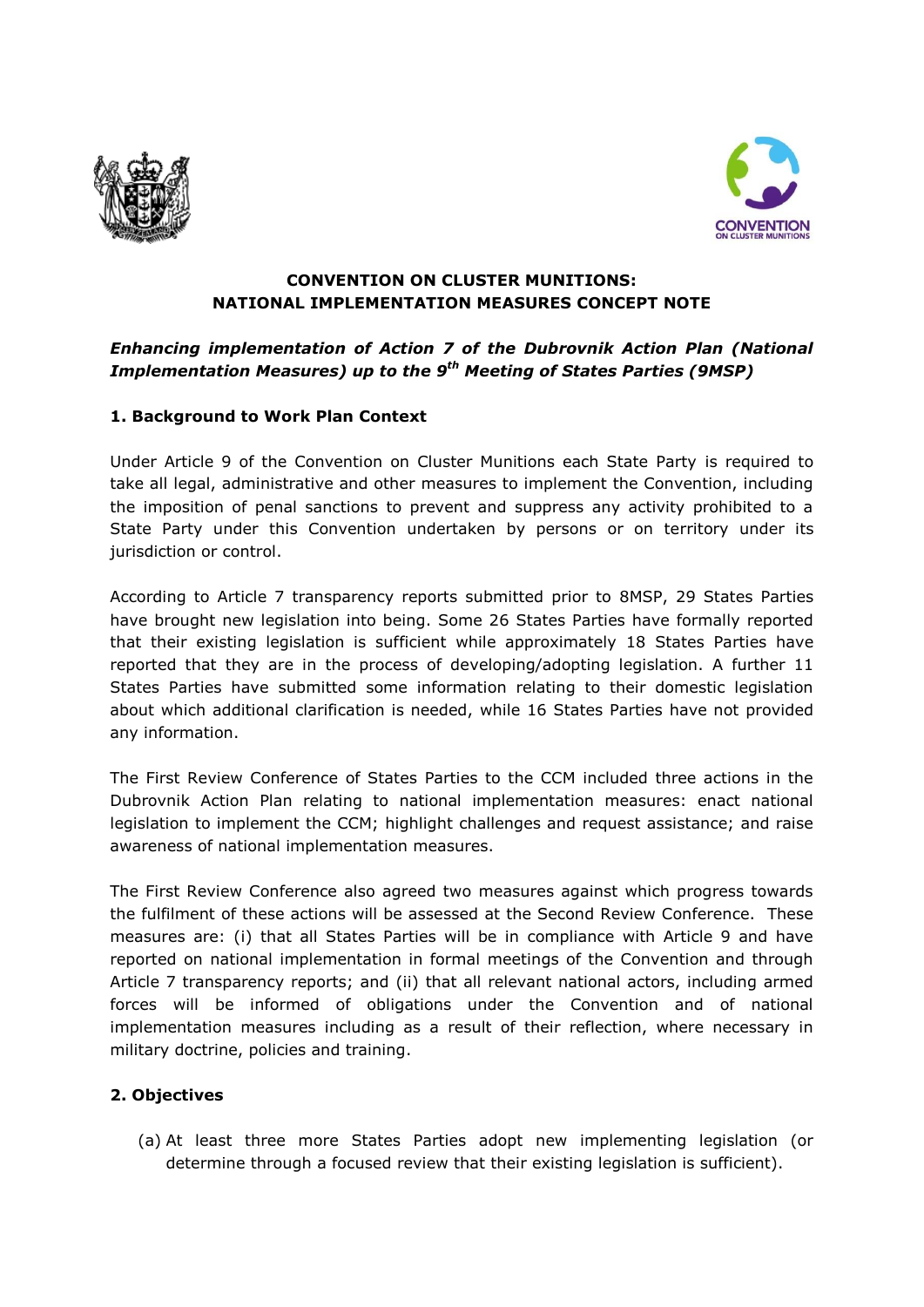- (b) By 9MSP at least half of the States Parties that have yet to report on the status of their national implementing legislation will have done so for the first time (either in Article 7 reports or in oral presentations at 9MSP).
- (c) An increase in the number of States Parties that have articulated a policy addressing investment in cluster munitions.
- (d) States preparing to join the Convention include implementing legislation, regulations and/or policy as a part of their ratification or accession plan to ensure full implementation as swiftly as possible.
- (e) An increase in the number of States Parties sharing information on how they disseminate their obligations under the CCM to all relevant domestic stakeholders.

#### **3. Strategy and Timeline**

- Host a workshop in New York for States Parties that have not submitted either their initial report or their annual transparency reports to highlight the importance of reporting information on their national implementation measures (October 2018).
- Follow up with attendees at the New York workshop to ensure the submission of reports, including information on national implementation measures (by March 2019).
- Publish on the CCM website a table of links to the national legislation of each of the 29 States Parties that have enacted specific national legislation to implement the CCM, including identification of the 11 states that have enacted legislation prohibiting investment in cluster munitions (March 2019).
- Sponsor a workshop in Colombo, Sri Lanka for South Asian participants to discuss and address challenges to joining and implementing the CCM, with an emphasis on the need for appropriate legislation to ensure full implementation of the Convention (May 2019).
- Follow up with participants at the workshop to encourage ratification and implementation of the CCM.
- Follow up with the states that requested assistance for Article 9 implementation during 7MSP and 8MSP to facilitate such assistance (by June 2019).
- Work with the coordinators for universalisation to ensure that information on national implementation measures is included in outreach to non-States Parties (particularly for those non-States Parties that require implementing legislation to be in place prior to ratification) (ongoing).